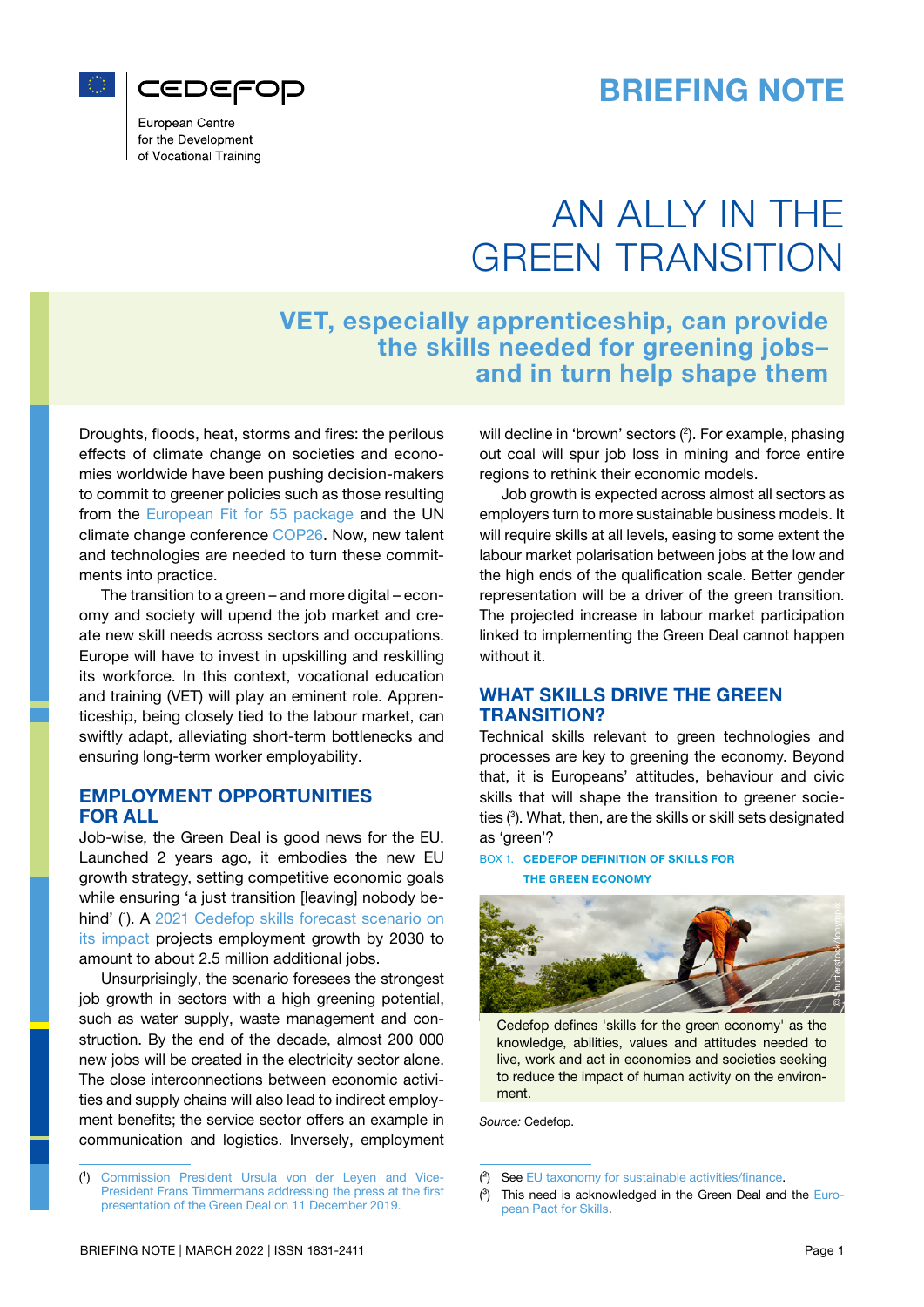With no broadly accepted green skills taxonomy in place (4 ), different approaches have been used in EU Member States to define skills for the green transition (5 ). Cedefop is exploring the possibility of using data from online job advertisements feeding into its [Skills OVATE tool](https://www.cedefop.europa.eu/en/tools/skills-online-vacancies) to lay the groundwork for a classification of green skills. Real-time green skills intelligence will be crucial to understanding emerging labour market trends and clearing the way for swift adaptation of VET.

## NOTHING LESS THAN A PARADIGM SHIFT

As the greening of the economy will rely on technical development and innovation, some high-skilled new occupations will be needed (such as in hydrogen-based energy production). However, although critical, they will account only for a small share of green jobs (6 ). The greening of jobs will cut across occupations and sectors, bringing about radical changes in skill needs. These, in turn, must be reflected in education and training provision at all qualification levels. VET will be crucial to providing skill sets that evolve flexibly and reflect the dynamic nature of the new green paradigm.

Many of the skills needed for the transition to green economies and societies concern the smart use of clean technologies. Digital skills have become so important that they are increasingly considered both technical and transversal, depending on how advanced they are. This is why the European Commission, in its [New Skills Agenda \(](https://ec.europa.eu/social/main.jsp?catId=1223&langId=en)Action 6), labels the digital and green transitions as 'twin transitions'.

Regions and cities will act as the hubs of the green transition. Cedefop, with its current skills foresight studies on smart and green cities and on waste management, is looking into how VET can respond locally to future developments in skill needs and occupations. Preliminary findings point to the importance of digital skills in greening economies (for example ICT professionals involved in the monitoring and analysis of data in cities regarding smart and greener transportation or waste management). It is also apparent that, in practice, the digital and green transitions are truly 'twins' in every respect.

## VET: BOUND FOR A SPRINT OR A MARATHON?

For both! Policies and investments under the Green Deal already affect jobs and skills. VET must offer quick fixes to accompany change as it happens: it needs to offer sprint solutions to keep up. For example, short-term VET programmes can offer workers in regions hard-hit by economic transformation flexible opportunities to upgrade their skills or acquire new ones. In this way, VET mitigates skill mismatches in times of rapid change and alleviates their social cost. Such programmes also cater for people who enter or already work in booming sectors: by offering targeted upskilling solutions, short VET tracks contribute to reducing recruitment bottlenecks.

VET not only helps workers to cope with change; tailor-made experiential, work-based learning options, including apprenticeship, can respond to local needs and address vulnerable groups (such as the unemployed, low-skilled or inactive persons, migrants, NEETs (7 ) and early school leavers).

Achieving the skills revolution in the longer term will be more like training for a marathon: VET programmes must respond to new skill needs at all levels and across sectors and occupations, while safeguarding people's employability over time. To address skill mismatches effectively and provide sustainable upskilling and reskilling pathways, VET supply must be powered by forward-looking skills intelligence providing insight into green and digital skill needs.

VET can even spur societal change by fostering innovation in green technologies, processes and products, thus deepening learners' understanding of environmental issues and ultimately strengthening their civic engagement (<sup>8</sup>). The emerging 'greenfluencer' movement already shows how passion for promoting sustainability can contribute to the green transformation of societies.

## GREENING APPRENTICESHIP: WHAT'S NEW?

Innovative practices demonstrating how apprenticeship can adapt to the training requirements of greening jobs have been sprouting across the EU. Existing apprenticeship programmes have been adapting to green requirements while new, green programmes

<sup>(</sup>⁴) ESCO, the European classification of occupations, skills and competences, has introduced a new filter allowing users to search its skills data set for green skills and knowledge concepts. All are translated into 27 languages and complemented by information on their reusability type and link with occupations. ESCO's recent report *[Green skills and knowledge con](https://ec.europa.eu/esco/portal/document/en/490c2095-85c0-49aa-96a8-264c260d2fc5)[cepts: labelling the ESCO classification](https://ec.europa.eu/esco/portal/document/en/490c2095-85c0-49aa-96a8-264c260d2fc5)* explains the methodology used for labelling green concepts and a list of use cases.

 <sup>(</sup>⁵) Cedefop (2019). *[Skills for green jobs: 2018 update. European](https://www.cedefop.europa.eu/en/publications/3078)  [synthesis report](https://www.cedefop.europa.eu/en/publications/3078)*. Luxembourg: Publications Office. Cedefop reference series No 109.

<sup>(</sup>⁶) Cedefop has described such jobs (usually in R&D or engineering), as 'thyroid'. Listen to Cedefop's [recent podcast on Skills](https://www.cedefop.europa.eu/en/podcasts/episode-3-skills-green-economy)  [for the green economy](https://www.cedefop.europa.eu/en/podcasts/episode-3-skills-green-economy).

 $(7)$  People who are not in education, employment or training.

 $(^{8})$  VET's important role in this respect is underlined in the [Euro](https://education.ec.europa.eu/document/proposal-for-a-council-recommendation-on-learning-for-environmental-sustainability)[pean Commission proposal for a Council Recommendation on](https://education.ec.europa.eu/document/proposal-for-a-council-recommendation-on-learning-for-environmental-sustainability) [learning for environmental sustainability](https://education.ec.europa.eu/document/proposal-for-a-council-recommendation-on-learning-for-environmental-sustainability)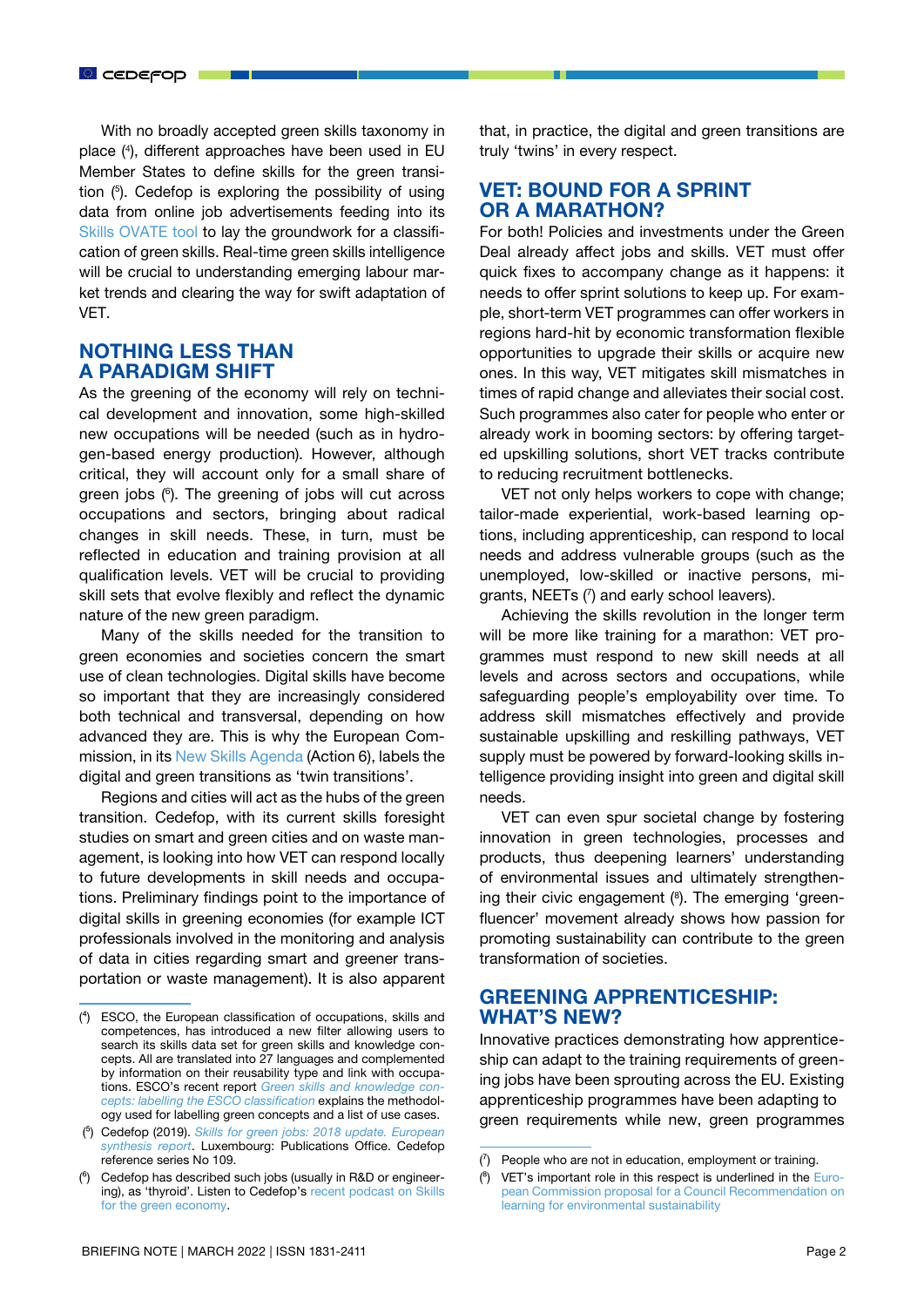are being developed across sectors and occupations.

Several innovative initiatives were presented at a 2021 joint Cedefop/OECD symposium on [Appren](https://www.cedefop.europa.eu/en/events/2021-joint-cedefopoecd-symposium-apprenticeships-greener-economies-and-societies)[ticeship for greener economies and societies,](https://www.cedefop.europa.eu/en/events/2021-joint-cedefopoecd-symposium-apprenticeships-greener-economies-and-societies) including the examples below.

#### BOX 2. GREENING APPRENTICESHIP FOR CHEMICAL OPERATORS IN BELGIUM (FL)

In Flanders, the 1-year training leading to qualification as chemical process operator comprises an apprenticeship in a chemical company. This is combined with theoretical knowledge at school and, in the Antwerp region, with a module delivered by the [technical train](http://technical training centre ACTA)[ing centre ACTA.](http://technical training centre ACTA)

To anticipate upcoming government regulations mandating energy-intensive industries to cut emissions, the training centre ACTA recently redesigned the course. Introducing gamification in the learning units on the use of chemical equipment, students can explore different operation modes, provided they stick to the rule of not exceeding set CO2 emission limits. This motivates them to look for the most energy-efficient way to operate 'their' equipment. The trainers encourage learners to reflect on current procedures and come up with innovative eco-friendly proposals; this approach, in turn, has reflected back on the training centre's staff and organisation culture positively.

*Source: Apprenticeships for a greener labour market.* Presentation by Helena Van Langenhove (Department of Work and Social Economy, Flanders, Belgium) and Dr Frederick Van Gysegem (partner at Roland Berger) on 22 October 2021.

#### BOX 3. INTEGRATING APPRENTICESHIPS IN SIEMENS' CORPORATE SUSTAINABILITY STRATEGY

In Germany, Siemens' in-house education and training provider Professional Education oversees a methodical innovation process to promote sustainability. Analyses and discussions of external trends and internal needs feed into a learning pyramid which presents the competences required for sustainability at various levels, including apprenticeships. It provides the basis of the common competences required for apprentices, irrespective of their specific role and business unit: basic understanding, self-reflection and reflection on business functions pertaining to the ultimate targets of climate protection and sustainable development goals. Pilot projects to promote sustainability among apprentices are developed on the basis of this premise.

*Source: Siemens Professional Education (SPE) goes green skills.*  Presentation by Barbara Ofstad and Dr Stephan Szuppa (Siemens AG) on 22 October 2021.

#### BOX 4. UPDATING APPRENTICESHIP CURRICULA AND OCCUPATIONAL PROFILES IN THE CONSTRUCTION SECTOR

In Belgium and Germany, multi-stakeholder approaches support the updating of occupational profiles, curricula and exam regulations for apprenticeship training in low-energy construction (LEC). These approaches combine a broad theoretical knowledge (e.g. of building physics and materials) with an overview of the sector; they integrate communication, coordination and teamwork skills, fostering a holistic understanding of the construction process and energy efficiency. This broad set of knowledge, skills and competences required for greening the profession is being integrated in the corresponding standards regulating apprenticeship.

*Source: Vocational education and training in construction: low road or high road approaches to apprenticeship?* Presentation by Prof. Linda Clarke (University of Westminster) and Prof. Christopher Winch (King's College, London) on 22 October 2021.

#### BOX 5. GRÆDUCATION: GREEN APPRENTICESHIP AS A SYSTEMIC CHANGE AGENT

In Greece, green VET modules and services have been developed umbrellaing the framework of the binational multi-stakeholder R&D initiative Graeducation (\*):

Since 2017:

- **three green apprenticeship curricula at upper second**ary level (EPAS) have been developed: electricians; thermal and hydraulic installation technicians; and mechatronic technicians for refrigeration technology and air-conditioning;
- post-secondary apprenticeship modules (EPAL) in other climate-relevant professions are under way;
- **nandern green standards and new technologies are** integrated in teaching and training on topics such as solar cooling, ventilation and air-conditioning;
- a Green VET campus is currently being set up in the coal mining area of Kozani in collaboration with the Greek public employment service OAED and local stakeholders and companies.

Thanks to its innovative approach, Graeducation has been fostering change in education and training and the labour market and has contributed to establishing green apprenticeship in Greece.

(\*) Initiative bringing together German and Greek education and labour market actors, i.a. the [German-Greek Chamber](https://griechenland.ahk.de/)  [of Industry and Commerce.](https://griechenland.ahk.de/)

*Source: Green apprenticeship as systemic change agent for green and social transition in Europe,* by Silke Steinberg and Rüdiger Klatt (Research Institute for Innovative Work Design and Prevention) on 21 October 2021.